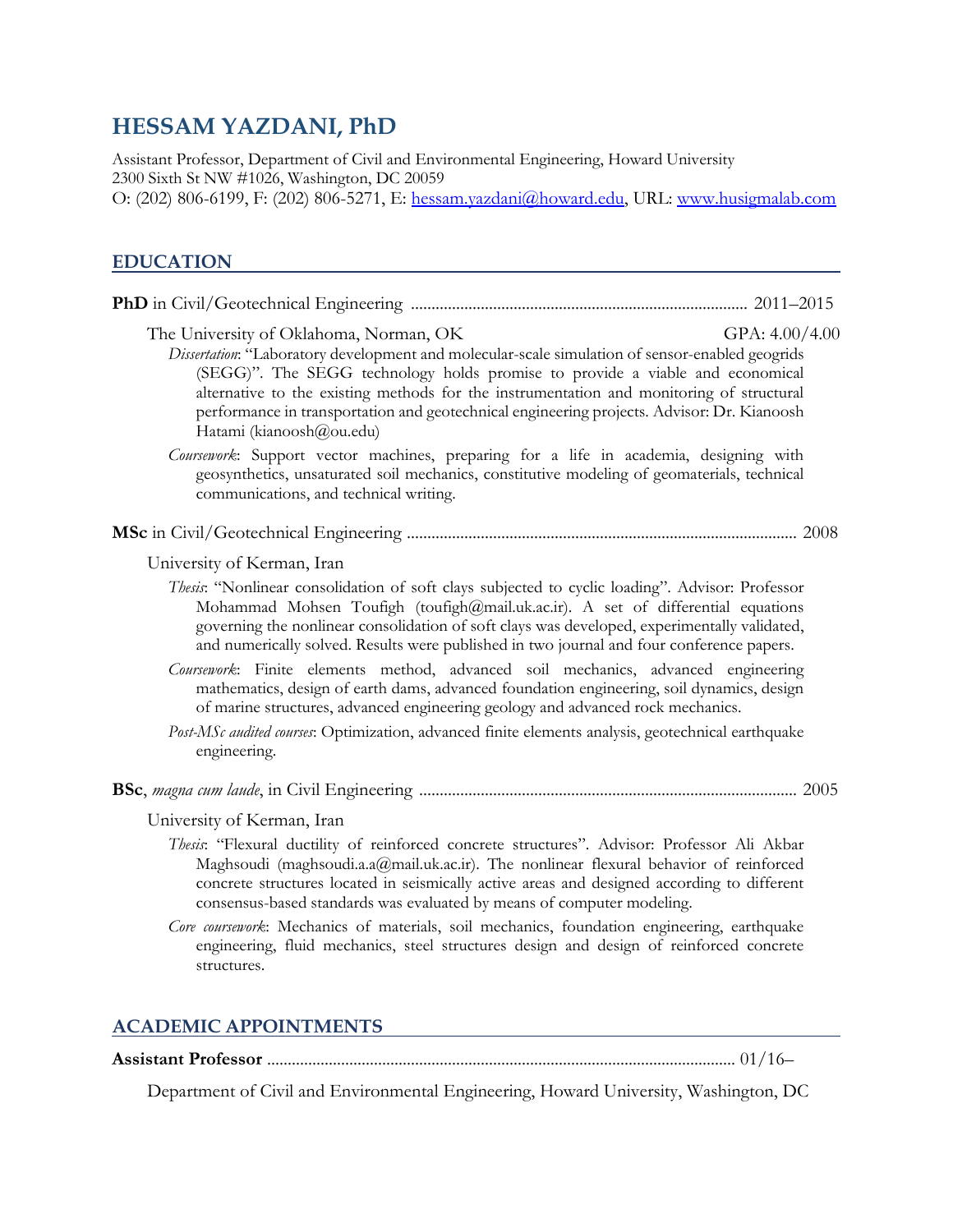#### *Courses taught*:

- Advanced Geotechnical Engineering (G)
- Advanced Interdisciplinary Research I and II (G)
- Foundation Engineering (U)
- Engineering Economics (U)
- Soil Mechanics Lecture (U)
- Soil Mechanics Lab (U)
- Undergraduate Research (U)
- Introduction to Engineering (U)
- Civil Engineering Software and Design (U)

#### *Research Includes*:

- Multiscale design and simulation of bio-inspired materials
- Sustainability and resilience of civil infrastructure
- Geosynthetic reinforced soil–integrated bridge system modeling and design
- Nature-inspired algorithms for risk assessment and structural response prediction
- Analysis and design of offshore foundations

#### **Graduate Research Assistant** ............................................................................................... 06/11–12/15

School of Civil Engineering and Environmental Science, University of Oklahoma, OK *Research Included*:

- Laboratory development of sensor-enabled geosynthetics as smart, multifunctional materials for simultaneous stabilization of instrumentation of earth structures.
- Advanced molecular-scale simulation of nanoparticle-filled polymer composites for sensor applications

*Advisors*:

- Dr. Kianoosh Hatami (PI)
- Dr. Brian P. Grady (Co-PI), School of Chemical, Biological & Materials Engineering

*Funding Agencies*:

- National Science Foundation (NSF)
- Carbon Nanotube Technology Center (CaNTeC), The University of Oklahoma
- The U.S. Department of Energy (DOE)

*Outcome and Value*:

My passion to work on new and challenging projects helped me to acquire the knowledge and skills required to carry out the projects relatively fast. I was expected to develop a polymer composite to impart sensing capability to conventional geosynthetics by means of laboratory tests and microscale simulations. The formulation of a polymer composite exhibiting satisfactory in-isolation strain sensitivity and mechanical properties was developed [J3–J5, J8 and J9 in Publications]. The mechanical and electrical behavior of the composite under different cyclic loading régimes expected from traffic and earthquake loadings was also investigated [J5]. Through the course of the nanoscopic and microscopic imaging of my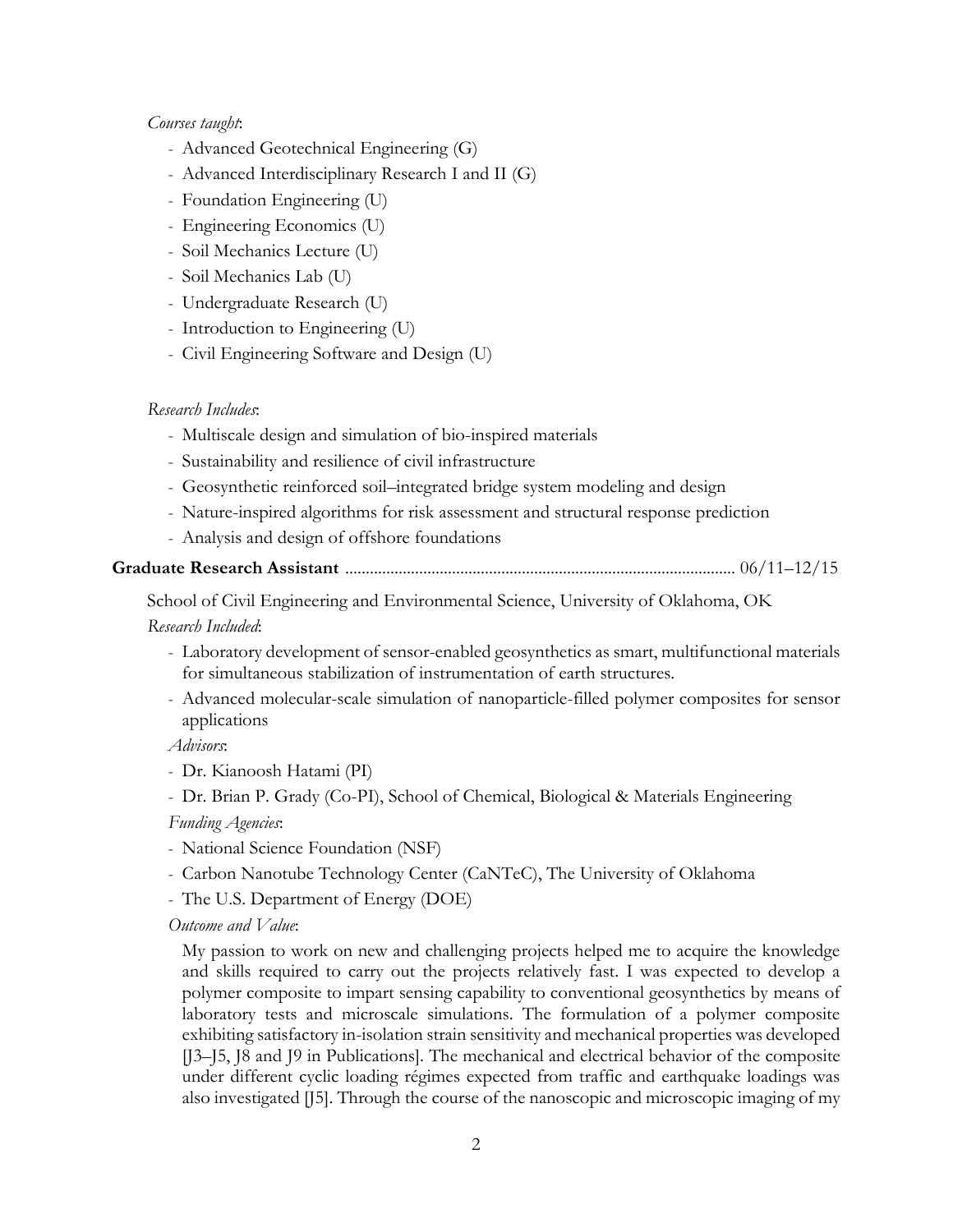specimens and mining the corresponding data using advanced statistical methods, we managed to develop an innovative technique for the multiscale 3-D characterization of the dispersion and failure mechanism of filled autofluorescent materials using laser scanning confocal microscopy, SEM and TEM [B1, J6]. Atomistic-scale simulations were also carried out to understand and interpret the laboratory data and to extend the experimental results to a wider range of factors and parametric values that would otherwise be difficult to investigate in the laboratory [J7, C5 and C7].

#### *Additional Research Included*:

- Probabilistic Optimal Seismic Design of Interacting Geotechnical–Structural Systems

#### *Outcome and Value*:

As a PhD candidate, challenging coursework has helped me hone my professional skills and align my post-graduation research plans. As an outset, I used my software skills and the knowledge learned during the courses Support Vector Machines and Optimization on two research studies described below:

#### **Ant colony optimization method for design of piled-raft foundations**

This research, published in the DFI (Deep Foundations Institute) Journal, won the Best Paper Award in the DFI Educational Trust 2013 Student Paper Competition [J10].

The capability of the ant colony optimization (ACO) algorithm to optimize piled-raft foundations was examined. The soil-pile interactions were taken into account by modeling the side and tip capacities of the piles using the nonlinear p-y, t-z and Q-z springs in the OpenSees platform. The soil-raft interaction was taken into consideration using the Winkler springs beneath the raft. The objective of the optimization problem was to minimize the volume of the foundation by taking the number, configuration and penetration depth of the piles, as well as the thickness of the raft as design variables. The side and tip forces of the piles, the pressure applied on the underlying soil and the total and differential movements of the foundation under the serviceability limit state were the constraints adopted for the optimization problem. Results indicated that the ACO algorithm is a suitable method for optimal design of piled-raft foundations. Findings of the study also indicated that including soil nonlinearity in the analysis (as opposed to a linear elastic soil model) can lead to a more economical design for these foundation systems.

#### **Probabilistic performance-based optimum seismic design of RC structures considering SSI effects**

In this study, a modified discrete gravitational search algorithm and a metamodel were proposed for the probabilistic PBD of RC structures subjected to seismic loading considering nonlinear soil–structure interaction effects. The objective function was to minimize the cost of an RC structure with both deterministic and probabilistic constraints. The annual probabilities of non-performance for each performance level were considered as the probabilistic constraints in the probabilistic PBD procedure. The metamodel was a weighted least squares support vector machine with the Morlet wavelet as the kernel function. Numerical examples were provided to illustrate the efficiency and effectiveness of the proposed optimization algorithm and metamodel.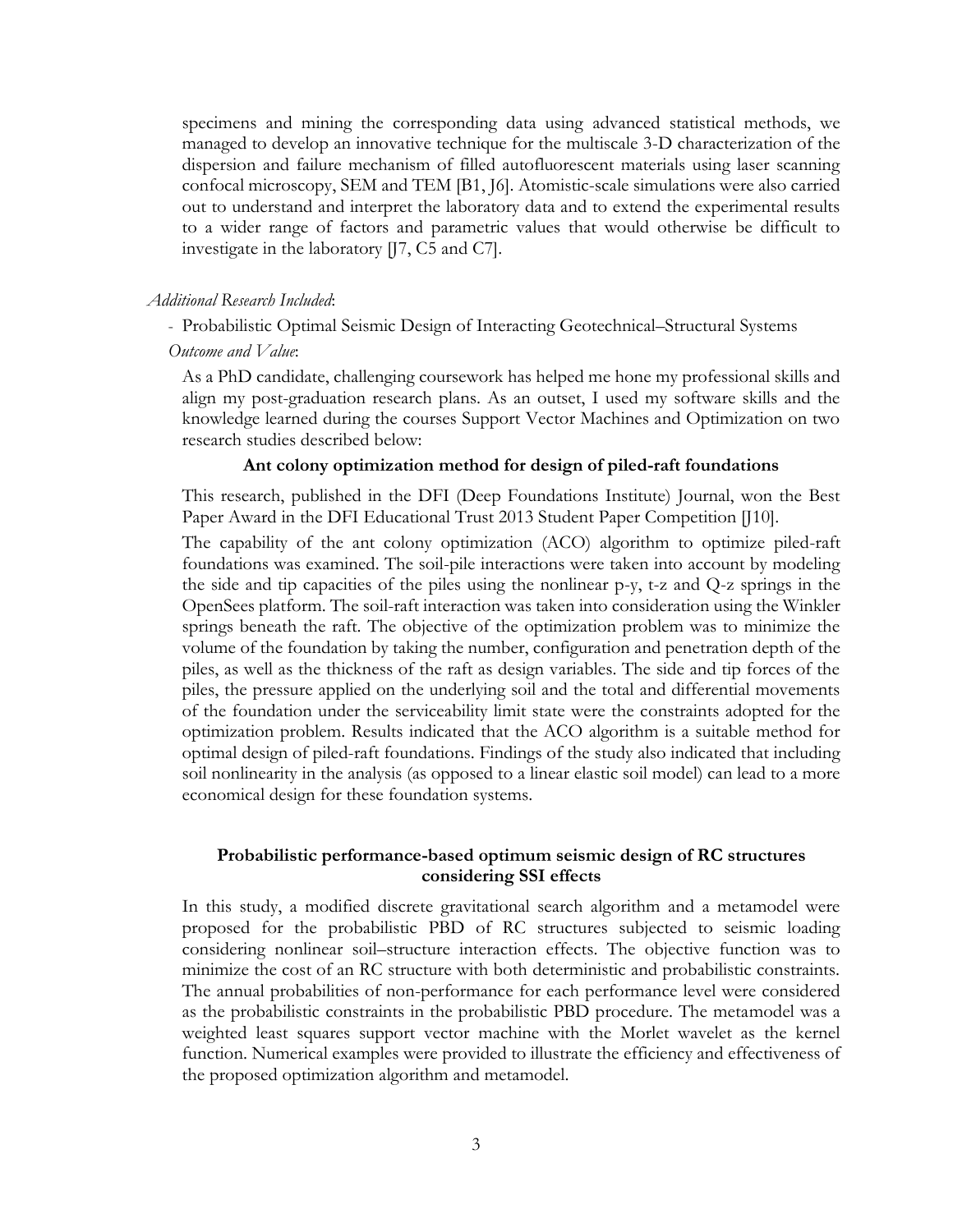A paper reporting this research has been submitted to a Special Issue on "Interdisciplinary Applications of Reliability Analysis, Risk Analysis and Optimization" to be published by ASCE-ASME Journal of Risk and Uncertainty in Engineering Systems, Part A: Civil Engineering [J2].

|--|--|--|--|--|--|--|--|

School of Civil Engineering and Environmental Science, University of Oklahoma, OK

*Courses Included*:

- Statics

- Mechanics of Materials

### **Graduate Research Assistant** ............................................................................................... 09/04–09/07

Civil Engineering Department; University of Kerman, Iran

*Research Included*:

- Zoning and Prediction of Land Subsidence in Kerman, Iran

*Advisor*:

- Professor Mohammad Mohsen Toufigh (PI)

*Funding Agency*:

- Kerman Water & Wastewater District Inc., Kerman, Iran

*Outcome and Value*:

Land subsidence is the lowering of the land-surface elevation due to the changes that take place underground. It is a silent disaster damaging buildings, aqueducts, well casings, bridges and highways. Common causes include pumping water, oil or gas, dissolution of limestone aquifers, drainage of organic soils and initial wetting of dry soils. An extensive research program was carried out in order to study land subsidence in the semi-arid district of Kerman, Iran. The program included annual field survey, laboratory tests to assess the collapsibility and compressibility of the district's soil and theoretical and numerical investigation on the consolidation of fine-grained soils due to oscillation in groundwater level as a result of periodic withdrawals and precipitations/infiltrations. I helped to manage the field surveys for two consecutive years [C18]. In my Master's thesis, I used theoretical methods and experimentally-validated numerical modeling to investigate the consolidation settlement of fine-grained soils [C12–C17]. Results were used to zone ground subsidence over a 400 km<sup>2</sup> area which was primarily ascribed to aquifer exploitation and initial wetting of dry soils. The results were disseminated through many publications of which I am the coauthor of two journal and seven conference papers [J12, J13, C12–C18].

# **Adjunct Advisor** ....................................................................................................................... Since 09/10

Civil Engineering Department; Kerman Graduate University of Technology, Kerman, Iran *Research Includes/included*:

-Probabilistic Analysis of the Coupled Consolidation of Clays. Student: M. Afsharipour (MSc). Co-advised by Drs. M.H. Bagheripour and F. Soltani. Since 06/13.

*Outcome and Value*:

Uncertainty is incorporated into the set of differential equations derived in my MSc thesis so as to investigate the probabilistic consolidation of heterogeneous soil deposits. The soil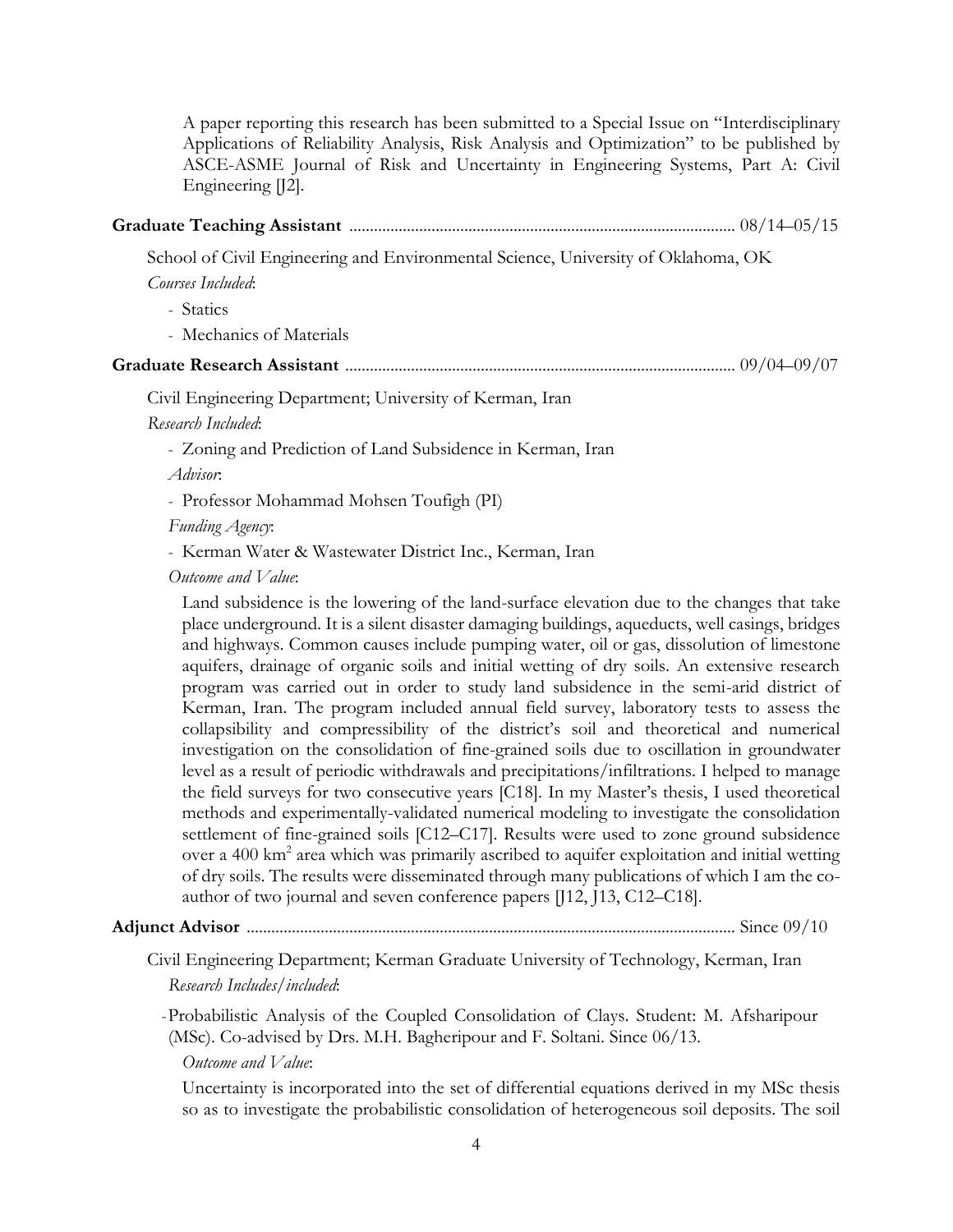compressibility and permeability are assumed to be random variables and are generated by the local average subdivision method which fully takes account of spatial correlation, local averaging and cross correlations. The generated random variables are mapped onto a finitedifference mesh and Monte Carlo simulations follow. Results are expected to describe the influence of standard deviation, spatial correlation length and cross correlation coefficient on the consolidation of heterogeneous soils.

-Optimal Design of Micropiled-raft Foundations by the Ant Colony Optimization Method.

Student: Y. Askari (MSc). Co-advised by Professor E. Salajegheh. 09/10–09/11.

### *Outcome and Value*:

The capability of the ant colony optimization (ACO) algorithm to optimize piled-raft foundations was examined. The soil-pile interactions were taken into account by modeling the side and tip capacities of the piles using the nonlinear p-y, t-z and Q-z springs in the OpenSees platform. The soil-raft interaction was taken into consideration using the Winkler springs beneath the raft. The objective of the optimization problem was to minimize the volume of the foundation by taking the number, configuration and penetration depth of the piles, as well as the thickness of the raft, as design variables. The side and tip forces of the piles, the pressure applied on the underlying soil and the total and differential movements of the foundation under the serviceability limit state were the constraints adopted for the optimization problem. Results indicated that the ACO algorithm is a suitable method for optimal design of piled-raft foundations. Findings of the study also indicated that including soil nonlinearity in the analysis (as opposed to a linear elastic soil model) can lead to a more economical design for these foundation systems. This study was published in the  $6<sup>th</sup>$  National Congress on Civil Engineering, Iran, 2011 [C9].

-A Formulation to Determine the Subgrade Elastic Modulus of Slabs Underlain by Sandy and Cleyey Soils. Student: M. Yusefi (MSc). Co-advised by Professor E. Salajegheh. 09/10–  $09/11.$ 

### *Outcome and Value*:

An extensive numerical modeling in FLAC 3D was carried out in order to establish a correlation among the geometry of shallow foundation, compressibility characteristics of the underlying soil and the subgrade elastic modulus with the aim of improving the accuracy of the settlements calculated by the computer packages using the subgrade elastic modulus. Both fine-grained and coarse-grained soils were studied along with the influence of foundations' depth on their settlements. A large data set was developed and the genetic programming was implemented to establish a pattern/correlation among the parameters involved. Results indicated that using the subgrade elastic modulus suggested by the developed correlation can significantly improve the accuracy of the settlements calculated by finite element packages. This study was published in the  $6<sup>th</sup>$  National Congress on Civil Engineering, Iran, 2011 [C11].

### **Co-advised** ................................................................................................................................. 02/10–02/11

Civil Engineering Department; Azad University of Kerman, Iran

### *Research included*:

-Optimum Design of Concrete Diaphragm Wharfs Implementing the Artificial Neural Networks and the Genetic Algorithm. Student: Shivafar I. (MSc). Co-advised by Professor E. Salajegheh.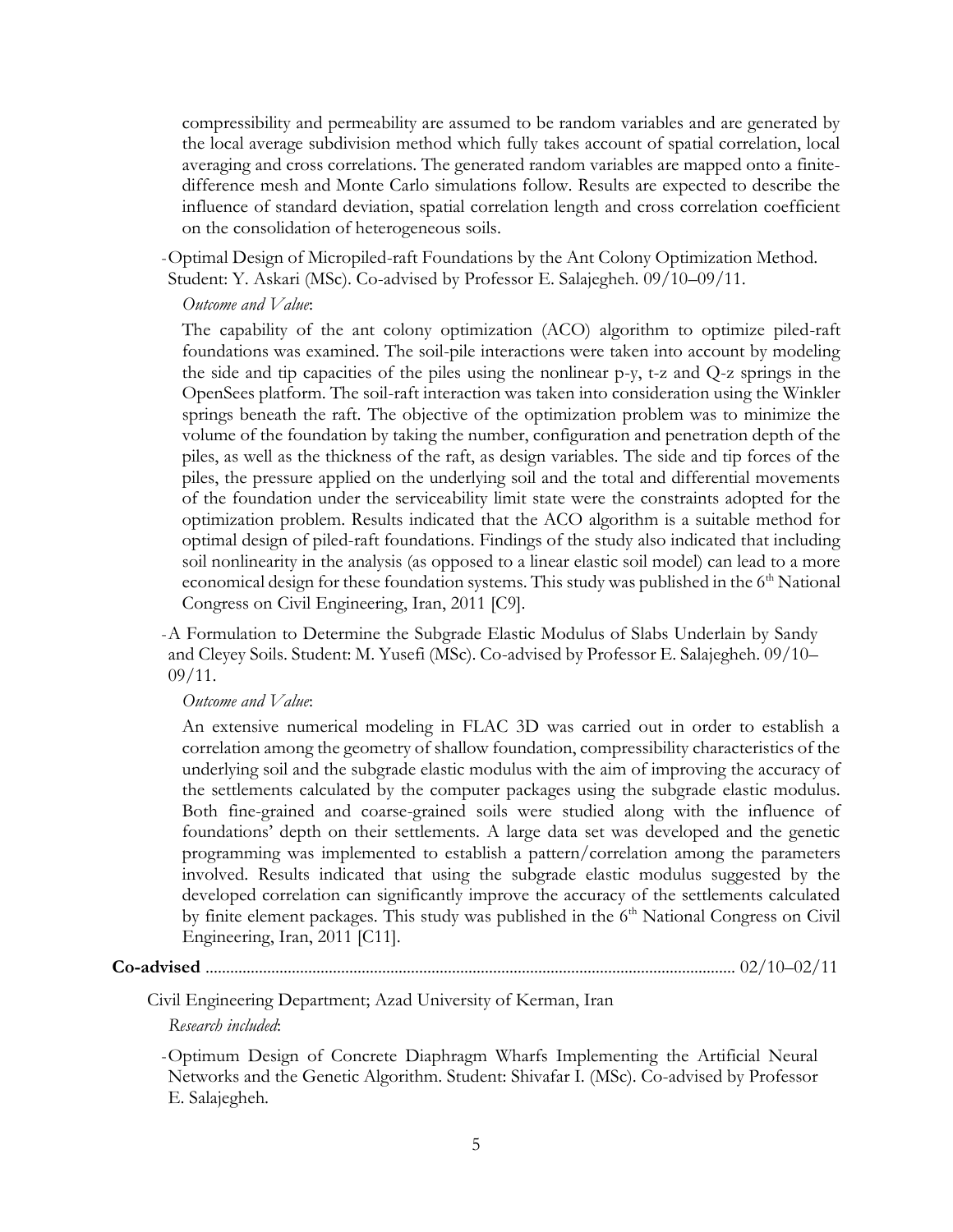### *Outcome and Value*:

The genetic algorithm and particle swarm optimization methods were utilized to optimize an existing anchored diaphragm quay wall subjected to static and seismic loadings with soilstructure interactions taken into account. The quay wall was modeled in FLAC 2D. The objective was to minimize the material volume of the structure taking the configuration, cross-sectional dimensions of the quay wall and anchor block, the wall to block distance and the pretension force in tie-rod as design variables. The compressive and tensile stresses in structural components and the residual horizontal displacement of the quay wall under two performance levels of fully functional and operational were considered as the constraints for the optimization problem. The nonlinear dynamic analysis of the structure under a given earthquake is computationally expensive when coupled with minimization of a cost function. This difficulty was countered using the GBRF artificial neural network. The optimization results matched the engineering expectations and indicated the effectiveness and capability of the adopted methods to minimize the construction cost. This study was published in the 6 th National Congress on Civil Engineering, Iran, 2011 [C10].

**Co-advised** ................................................................................................................................. 09/08–09/09

Civil Engineering Department; University of Kerman, Iran

*Research included*:

-Land Subsidence Due to 1-D Infiltration in Unsaturated Media. Student: S.A. Mas'oodzade (MSc). Co-advised by Professor M.M. Toufigh.

*Outcome and Value*:

This study was part of an extensive project on land subsidence in the semi-arid district of Kerman, Iran. Water and wastewater infiltration in unsaturated, collapsible soils decreases the matric suction holding the soil particles together and results in ground settlement over an extensive area. The principles of unsaturated soil mechanics were used to calculate the inundation-induced settlements as well as those occurring due to the wet front propagation from a number of randomly distributed sinkholes. Results were combined with those obtained from other parts of the project to control the rate of settlement through a strategic water withdrawal/infiltration plan. Two papers extracted from this thesis were published in the 8<sup>th</sup> International Symposium on Land Subsidence, EISOLS, Queretaro, Mexico, and the 17<sup>th</sup> Congress of the Asia and Pacific Division of the International Association of Hydraulic Engineering and Research, Auckland, New Zealand [C13, C14].

**Lecturer** ...................................................................................................................................... 02/06–02/11

Civil Engineering Department, University of Kerman, Iran

-Instructed Engineering Geology; 02/10–02/11.

-Instructed Soil Mechanics (II); 02/06–06/07.

#### **ON-LINE LEARNING**

**Reservoirs Geomechanics** (by Professor Mark Zoback)

School of Earth Science, Stanford University, CA

Grade: 100/100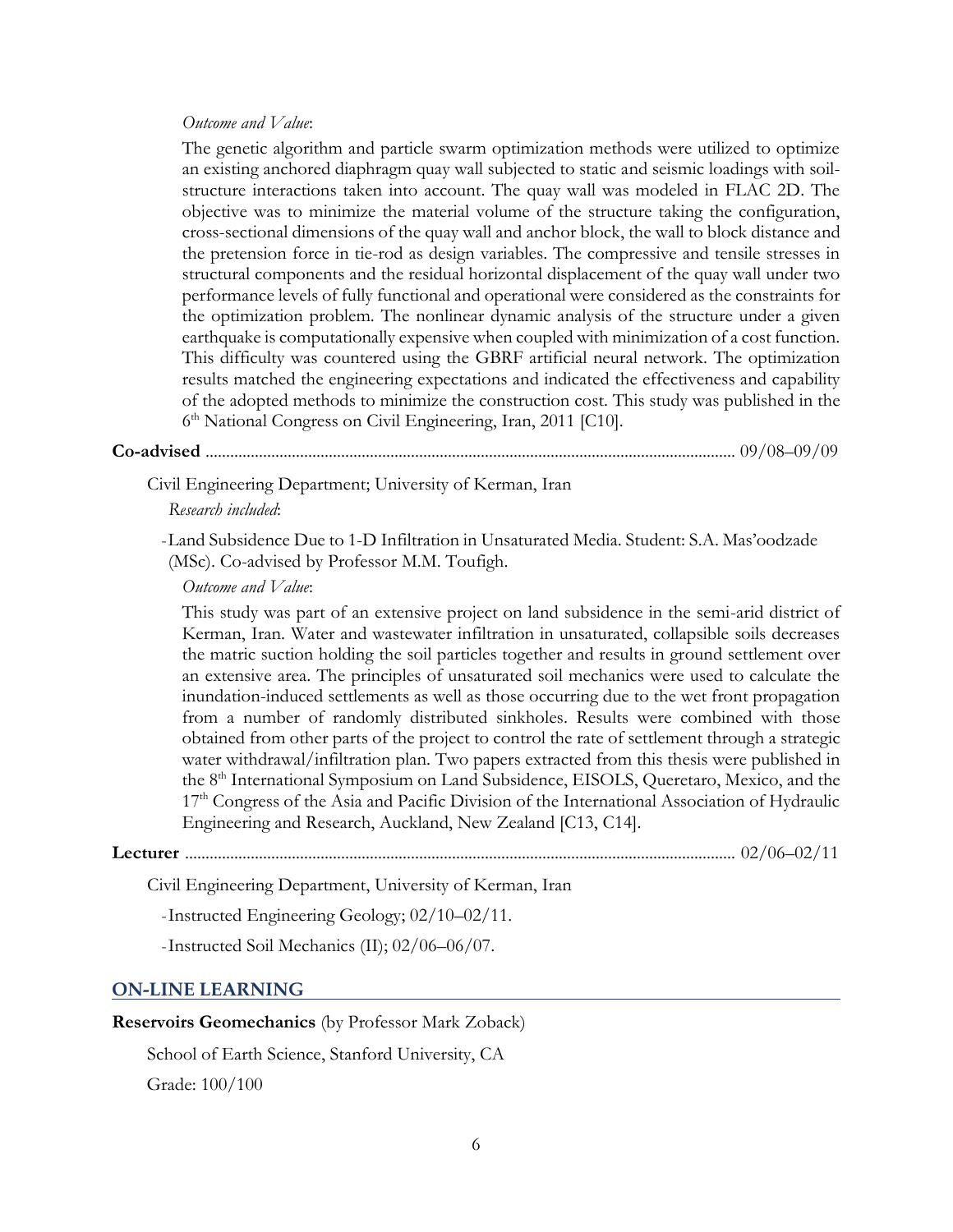# **PROFESSIONAL AFFILIATIONS AND CERTIFICATIONS**

Engineer in Training (NCEES) American Society of Civil Engineers (ASCE), Reston, VA Deep Foundations Institute (DFI), Hawthorne, NJ (Honorary Member) North American Geosynthetics Society (NAGS), Albany, NY Professional Engineer – Iranian Structural and Construction Engineering Organization, Iran

# **ACADEMIC SERVICES**

### **Technical Reviewer of**

Geotextiles & Geomembranes Expert Systems with Applications

Construction and Building Materials

Physica E Low-dimensional Systems and Nanostructures

Structural Engineering and Mechanics, An International Journal

International Journal of Geosynthetics and Ground Engineering

Applied Mathematical Modelling

ASCE Journal of Nanomechanics and Micromechanics

Geomechanics and Engineering

Civil Engineering Infrastructures Journal

Journal of Civil Engineering and Architecture

### **RESEARCH INTERESTS**

Multiscale design, simulation, and characterization of materials with emphasis on bio-inspired materials

Sustainability and resilience of civil infrastructure

Modeling and design of geosynthetic reinforced soil–integrated bridge systems

Experimental and computational geomechanics related to energy production

Using nature-inspired algorithms for risk assessment and structural response prediction

### **HONORS**

Faculty of the Year Award, ASCE Howard University Student Chapter, 2019

Best Paper Award, Technology Systems & Ships (TSS), Washington, DC, 2018

Best Teacher Award, ASCE Howard University Student Chapter, 2017

Best Mentor Award, ASCE Howard University Student Chapter, 2017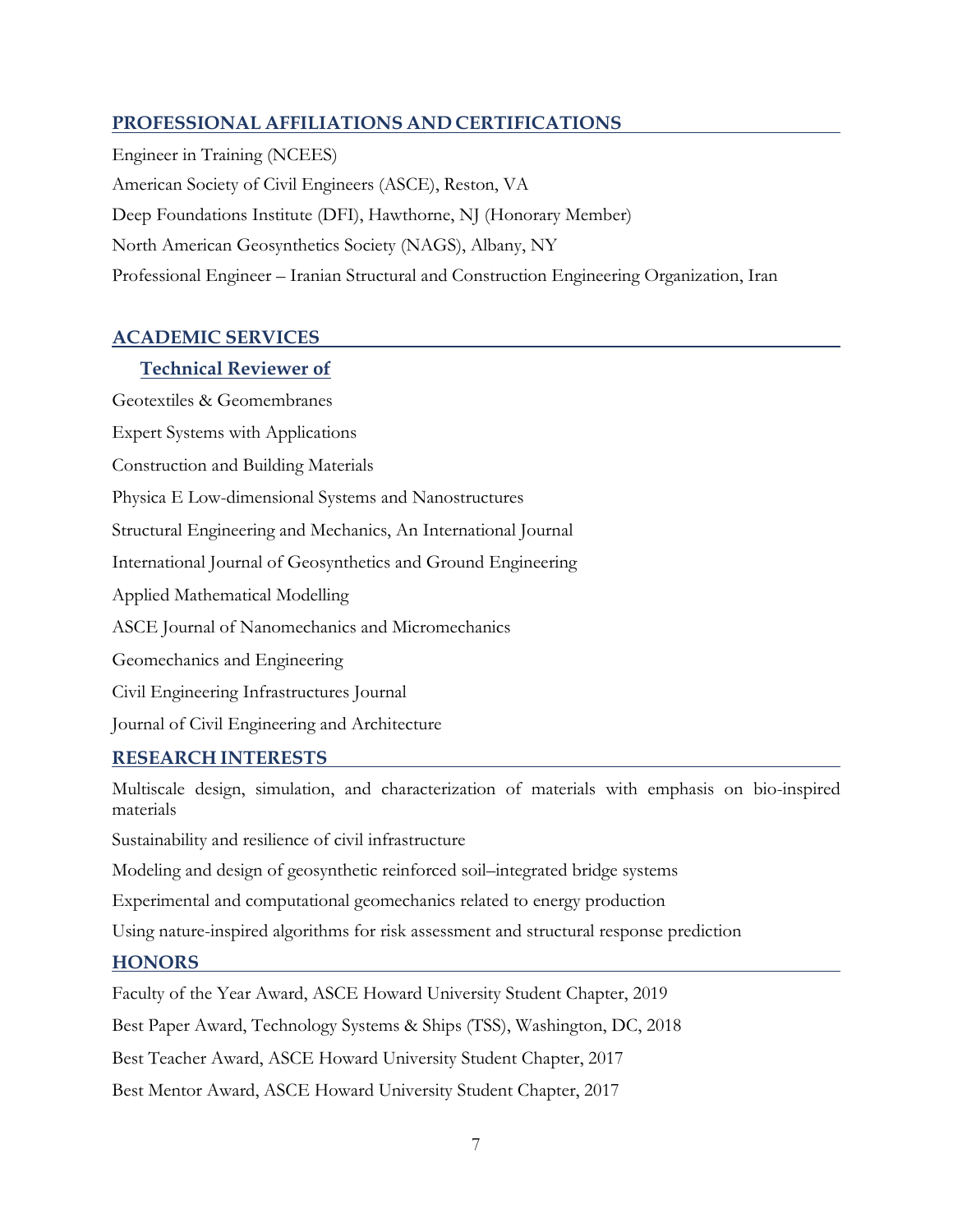- Dissertation was selected by the Dean's Office to represent GCoE for 2015 Provost's PhD Dissertation Prize in Science and Engineering
- NSF Travel Award to participate in the EMI 2015 Conference, Stanford University, 2015
- OU Graduate Student Senate Travel Grant award to participate in the EMI 2015 Conference, Stanford University, 2015

Best Paper Award, the 10<sup>th</sup> Annual Conference in Computer Science, Norman, OK, December 2014

Elected Member of the Civil Engineering Honor Society, Chi Epsilon (χε), 2014

Elected Member of the Honor Society of Phi Kappa Phi (ΦΚΦ), 2013

ASTM International Project Grants Awardee, 2013

Honorary Member, the Deep Foundations Institute, since 2013

Best Paper Award/Grand Prize Winner, the DFI Educational Trust 2013 Student Paper Competition

The Robberson Grantee, the Graduate College, University of Oklahoma, February 2013

- Participation Grantee for the NSF CMMI Engineering Research and Innovation Conference, Boston, 2012
- Third place for the GeoWall design paper in GeoChallenge 2012 Student Competition GeoCongress 2012, Oakland, CA, March 2012

First place in the Professional Licensure Examination for Engineers held by the Iranian Structural and Construction Engineering Organization in Kerman, Iran, 2008 (participants exceeding 1,000)

**PUBLICATIONS** (*†* and *†* denote HU undergraduate and graduate student co-authors, respectively)

### **Peer-reviewed Book Chapters**

B1. **Yazdani H.**, Smith B. and Hatami K. (2016) "Multiscale 3D dispersion characterization of carbon nanotube-filled polymer composites using microscopic imaging and data mining." in *Carbon Nanotubes*, W.I. Milne (ed.), One Central Press, Manchester, UK.

### **Peer-reviewed Journal Papers**

- J1. **Yazdani H.**, Wallace C. † and Hatami K. (2019) "Mechanical properties of carbon nanotube-filled polyethylene composites: a molecular dynamics simulations study", *Polymer Composites.*
- J2. Gharehbaghi S., **Yazdani H.** and Khatibinia M. (2019) "Estimating inelastic seismic response of reinforced concrete frame structures using a wavelet support vector machine and an artificial neural network", *Neural Computing and Applications.*
- J3. **Yazdani H.** and Hatami K. (2018) "Laboratory tests on the engineering properties of sensorenabled geobelts (SEGB) by Cui et al., Geotextiles and Geomembranes 46 (2018) 66–76.", *Geotextiles and Geomembranes*. 45 (5), 678–680.
- J4. Ghasemi H., **Yazdani H.** and Ayyub B. (2018) "Graphene Inhibits Corrosion of Metals: A Molecular Dynamics Study", *Naval Engineers Journal*, 130 (3), 62-64.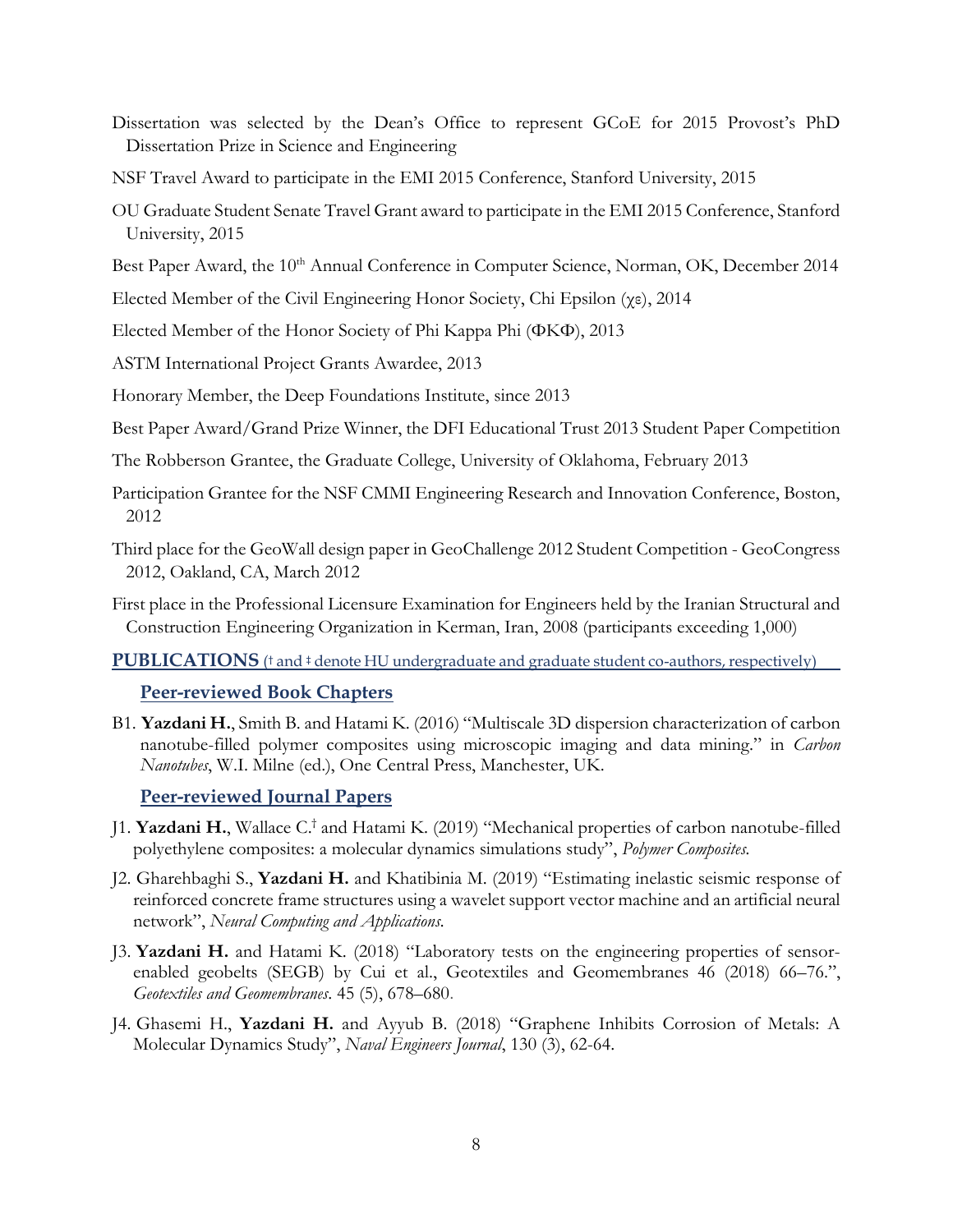- J5. Shayesteh Bilondi M. R., **Yazdani H.** and Khatibinia M. (2018) "Seismic energy dissipation-based optimum design of tuned mass dampers", *Structural and Multidisciplinary Optimization*, 58(6), 2517– 2531.
- J6. Khatibinia M. and **Yazdani H.** (2018) "Accelerated multi-gravitational search algorithm for size optimization of truss structures", *Swarm and Evolutionary Computation*, 38, 109–119.
- J7. **Yazdani H.**, Hatami K. and Eftekhari, M. (2017) "Mechanical properties of single-walled carbon nanotubes: a comprehensive molecular dynamics study", *Materials Research Express*, 4 (5).
- J8. **Yazdani H.**, Khatibinia M., Gharehbaghi S. and Hatami K. (2017) "Probabilistic Performancebased Optimum Seismic Design of RC Structures Considering Effects of Soil-Structure Interaction." *Special Issue on "Interdisciplinary Applications of Reliability Analysis, Risk Analysis and Optimization"* in *ASCE-ASME Journal of Risk and Uncertainty in Engineering Systems, Part A: Civil Engineering*, No. 3 (2).
- J9. **Yazdani H.**, Hatami, K. (2016) "Sensor-enabled geogrids for stabilization and performance monitoring of earth structures: the state of development", *International Journal of Geosynthetics and Ground Engineering*, No. 2 (37).
- J10. **Yazdani H.**, Smith B. and Hatami K., (2016) "Electrical conductivity and mechanical performance of multi-walled carbon nanotube-filled polyvinyl chloride composites subjected to tensile load." *Journal of Applied Polymer Science,* 133, 43665.
- J11. **Yazdani H.**, Smith B. and Hatami K., (2016) "Multi-walled carbon nanotube-filled polyvinyl chloride composites: influence of processing methods on dispersion quality, electrical conductivity and mechanical properties." *Composites Part A: Applied Science and Manufacturing*, 82, 65–77.
- J12. **Yazdani H.**, Hatami K. and Grady B.P., (2016). "Sensor-enabled Geogrids for Performance Monitoring of Reinforced Soil Structures." *ASTM Journal of Testing and Evaluation*, 44 (1).
- J13. Smith B., **Yazdani H.** and Hatami K., (2015). "Three-dimensional Imaging and Quantitative Analysis of Dispersion and Mechanical Failure in Filled Nanocomposites." *Composites Part A: Applied Science and Manufacturing*, 79, 23–29.
- J14. **Yazdani H.** and Hatami K., (2015). "Failure Criterion for Graphene in Biaxial Loading a Molecular Dynamics Study." *Modelling and Simulation in Materials Science and Engineering*, 23 (6), 065004.
- J15. **Yazdani H.**, Hatami K., Khosravi E., Harper K. and Grady B.P., (2014). "Strain-sensitive Conductivity of Carbon Black-filled PVC Composites Subjected to Cyclic Loading. " *Carbon*, 79, 393–405.
- J16. Hatami K., Hassanikhah A., **Yazdani H.** and Grady B.P., (2014). "Tensoresistive PVC Coating for Sensor-enabled Geogrids." Invited Paper. *ASCE Journal of Nanomechanics and Micromechanics*, A4013016.
- J17. **Yazdani H.**, Hatami K. and Khosravi E., (2013). "Ant Colony Optimization Method for Design of Piled-raft Foundations." *DFI (the Deep Foundations Institute) Journal*, 7 (2), 17–27. <sup>1</sup>
- J18. Khosravi E., Ghasemzadeh H., Sabour M.H. and **Yazdani H.**, (2013). "Geotechnical Properties of Gas Oil-contaminated Clays." *Engineering Geology*, 166, 11–16.

 $\overline{a}$ 

<sup>1</sup> Won the Best Paper Award in the DFI Educational Trust 2013 Student Paper Competition.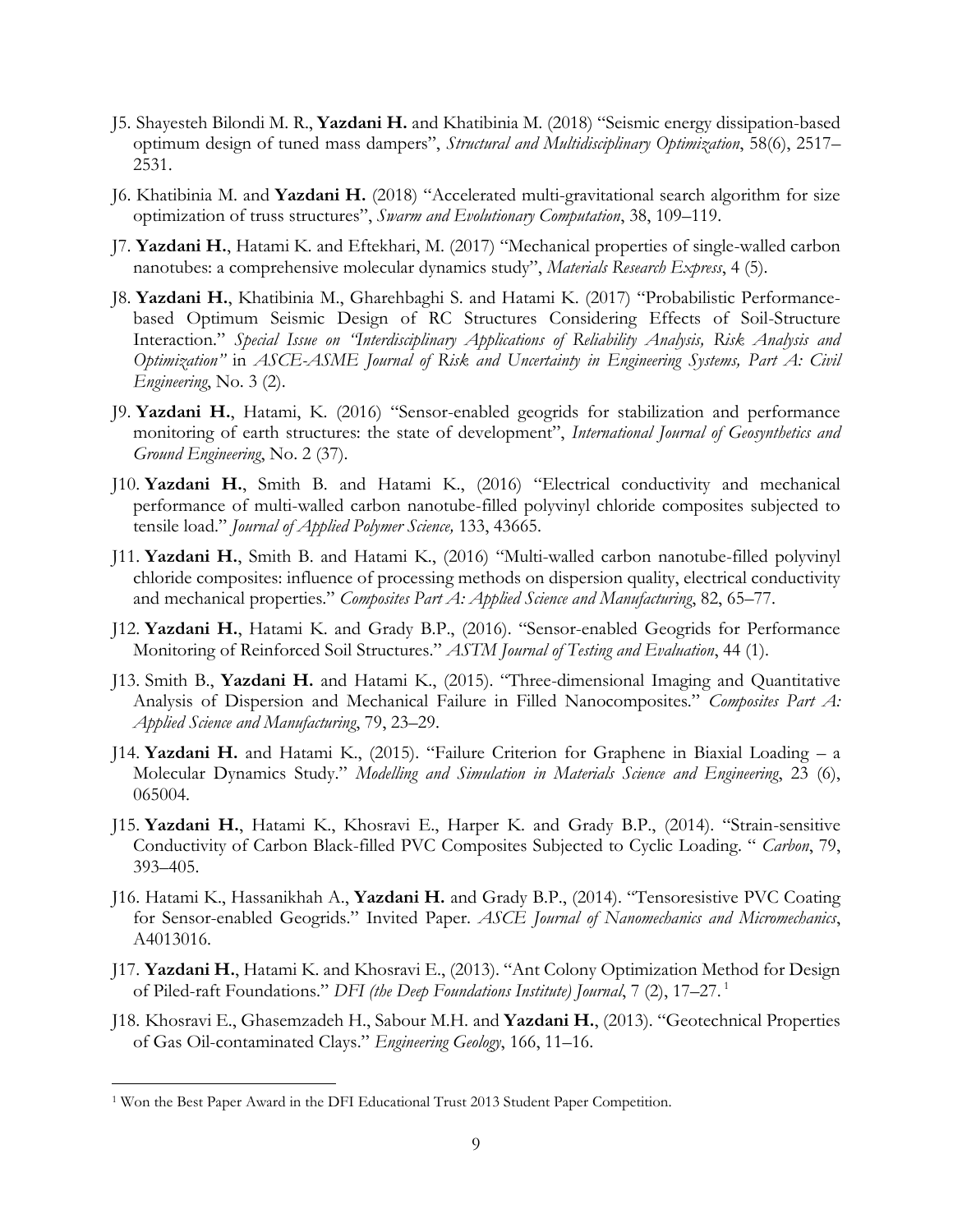- J19. **Yazdani H.** and Toufigh M.M., (2012). "Nonlinear Consolidation of Soft Soils Subjected to Cyclic Loading. Part I: Theory." *Geomechanics and Engineering*, 4 (4), 229–241.
- J20. **Yazdani H.** and Toufigh M.M., (2012). "Nonlinear Consolidation of Soft Soils Subjected to Cyclic Loading. Part II: Verification and Application." *Geomechanics and Engineering*, 4 (4), 243–249.
- J21. Yaghobi Moghaddam M., Asgari A. and **Yazdani H.**, (2009). "Exact Travelling Wave Solutions for the Generalized Nonlinear Schrödinger (GNLS) Equation with a Source by Extended Tanh– Coth, Sine–Cosine and Exp-Function Methods." *Applied Mathematics and Computation*, 210 (2), 422– 435.

#### **Conference Papers**

- C1. Ghasemi H., **Yazdani H.** and Ayyub B. (2018) "Graphene as a corrosion-inhibiting coating for metals: a molecular dynamics study", *MegaRust*, San Diego, CA. 2
- C2. **Yazdani H.** and Hatami K. (2016) "Sensor-Enabled Geogrids for Stabilization and Instrumentation of Earth Structures", *Fifth International Symposium on Life-Cycle Civil Engineering*, IALCCE2016, Delft, Netherlands.
- C3. **Yazdani H.**, Khatibinia M. and Hatami K., (2015). "Probabilistic Optimization of Performancebased Seismic Design of Structures Considering Soil-Structure Interaction Effects." *The Engineering Mechanics Institute (EMI) Conference*, Stanford, CA.<sup>3</sup>
- C4. **Yazdani H.**, Hatami K. and Khatibinia M., (2014). "Computational Intelligence in Structural Optimization." *The 10th Annual Conference in Computer Science*, Norman, OK.<sup>4</sup>
- C5. **Yazdani H.**, (2013). "Optimization of Piled-raft Foundations Considering Soil-Pile-Raft Interactions." *DFI's 38th Annual Conference on Deep Foundations*, Phoenix, AZ.
- C6. **Yazdani H.**, Momeni M. and Hatami K., (2013). "Micropiled-raft Foundations for High-rise Buildings on Soft Soils – A Case Study: Kerman, Iran." *The 7th International Conference on Case Histories in Geotechnical Engineering*, Chicago, US, Paper No. 2.40.
- C7. **Yazdani H.**, Hatami K., Hawa T. and Grady B.P., (2013). "Atomic-Scale Simulation of Sensor-Enabled Geosynthetics for Health Monitoring of Reinforced Soil Slopes and Embankments." *ASCE Geo-Congress*, San Diego, 1529–1535.
- C8. Shivafar I., **Yazdani H.** and E'temadi Shad L., (2013). "A Nomograph to Predict the Deflection of Two-way Reinforced Concrete Slabs." *The 9th International Concrete Conference & Exhibition*, Manama, Bahrain, Paper No. 35.
- C9. **Yazdani H.**, Hatami K., Hawa T. and Grady B.P., (2012). "Molecular Dynamics Simulation of Sensor-Enabled Geosynthetics." *The 15th Nanotechnology Conference*, Santa Clara, US, Paper No. 918.
- C10. Momeni M., **Yazdani H.**, Fakharian K., Shafiee A., Salajegheh J. and Salajegheh E., (2012). "Case Study of a Micropiled-raft Foundation Design in Soft Calcareous Sandy Soil, Kerman–Iran.", *The 4th International Conference on Geotechnical and Geophysical Site Characterization*, Porto de Galinhas, Pernambuco, Brazil, 1063–1068.

 $\overline{a}$ 

<sup>2</sup> Won the best research award in Technology Systems & Ships (TSS) 2018.

<sup>3</sup> Won an NSF Travel Award for participation in the corresponding conference.

<sup>4</sup> Won the Best Paper Award in the corresponding conference.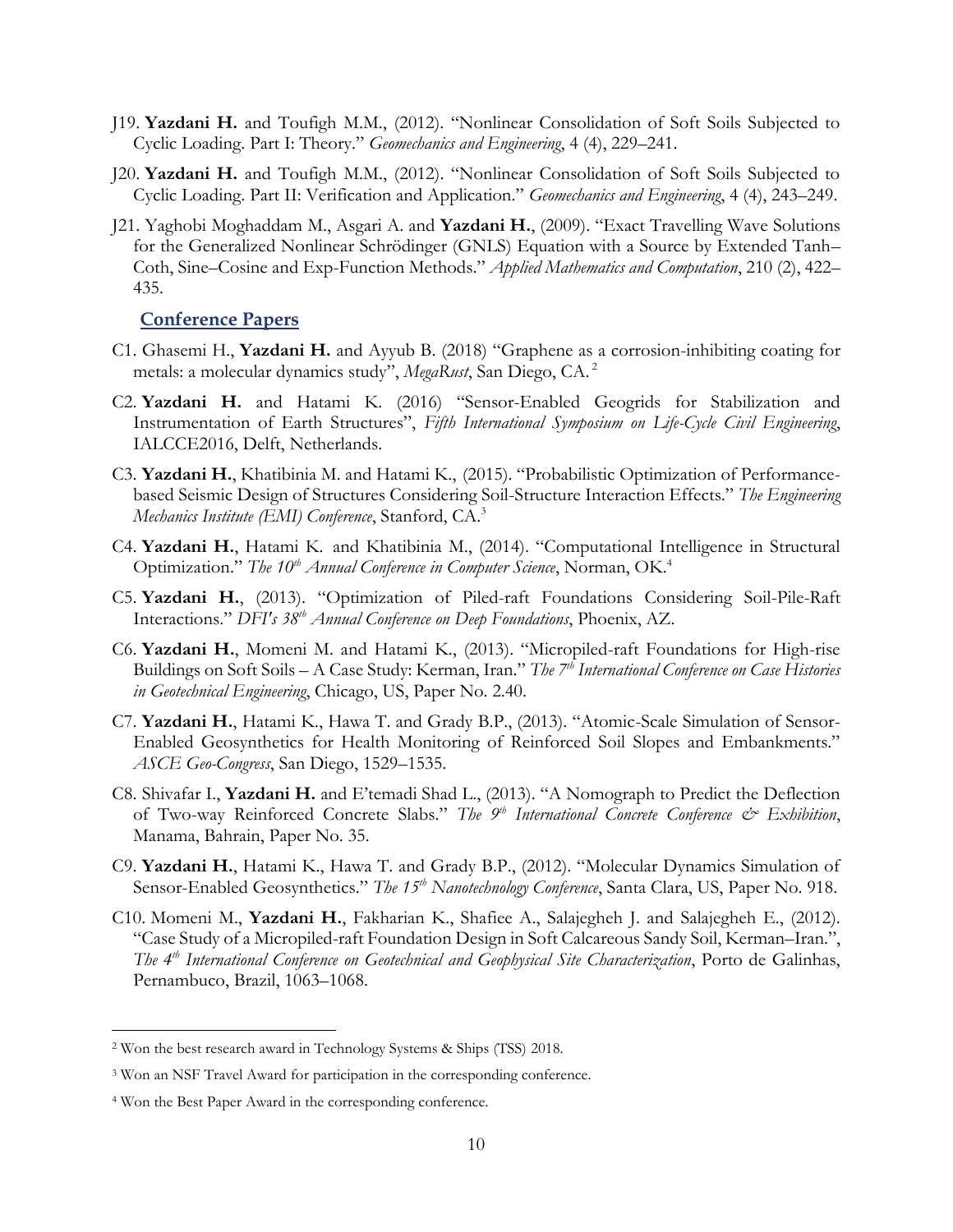- C11. Askari Y., **Yazdani H.**, Yusefi M. and Salajegheh E., (2011). "Optimal Design of Micropiledraft Foundations by the Ant Colony Optimization Method." *The 6th National Congress on Civil Engineering*, Semnan, Iran, 205–213.
- C12. Shivafar I., Salajegheh E. and **Yazdani H.**, (2011). "Optimal Design of Concrete Diaphragm Wharfs Using the Artificial Neural Networks and the Genetic Algorithm." *The 6th National Congress on Civil Engineering*, Semnan, Iran, 235–244.
- C13. Yusefi M., **Yazdani H.**, Askari Y. and Salajegheh E., (2011). "Application of Numerical Methods in Determination of the Subgrade Modulus of Slabs on Elastic Foundations." *The 6th National Congress on Civil Engineering*, Semnan, Iran, 286–295.
- C14. **Yazdani H.**, Toufigh M.M. and Mas'oodzade A., (2010). "Nonlinear Analysis of Land Subsidence Due to Groundwater Level Oscillation by a Finite Difference Method." *The 8th International Symposium on Land Subsidence*, EISOLS, Queretaro, Mexico, 90–95.
- C15. Mas'oodzade A., Toufigh M.M. and **Yazdani H.**, (2010). "1-D Infiltration, Analysis of Unsaturated Flow and Increase in Land Subsidence." *The 8th International Symposium on Land Subsidence*, EISOLS, Queretaro, Mexico, 472–475.
- C16. Mas'oodzade A., Toufigh M.M. and **Yazdani H.**, (2010). "1-D Infiltration Influence on the Effective Stress." *The 17th Congress of the Asia and Pacific Division of the International Association of Hydraulic Engineering and Research*, Auckland, New Zealand, 325–329.
- C17. **Yazdani H.**, Toufigh M.M. and Khosravi E., (2010). "Analytical Study on the Parameters Affecting the Coefficient of Consolidation of Soft Soils Subjected to Cyclic Loading." *The 4th International Conference on Geotechnical Engineering and Soil Mechanics, ICGESM*, Tehran, Iran, Paper No. 399.
- C18. Toufigh M.M. and **Yazdani H.**, (2007). "Consolidation Theory for Cyclic Loading." *The 1st International Congress on Civil Engineering and Quality Improvement*, Gorgan, Iran, 152–163.
- C19. Toufigh M.M. and **Yazdani H.**, (2007). "One-dimensional Consolidation of Soft Clays with Variable Compressibility and Permeability." *The 9th Conference on Watershed Management and Evaporation Reduction*, Kerman, Iran, 56–63.
- C20. Toufigh M.M., Vaezi M. and **Yazdani H.**, (2007). "Field Study on the Land Subsidence in Kerman, Iran." *The 3rd Civil Engineering National Congress*, Tabriz, Iran, 134–142.
- C21. Fadaee M.J., Shivafar I. and **Yazdani H.**, (2007). "Presenting a Diagram to Determine Two-way RC Slabs Deflection." *The 3rd Civil Engineering National Congress*, Tabriz, Iran, 261–269.

#### **Professional Presentations**

- P1. Yazdani H. and Ghasemi H.<sup>‡</sup> (2019) "Probabilistic integrated computational materials engineering models for polymer nanocomposites using image-based multiscale modeling and machine learning", *Computational mathematics for model reduction and predictive modelling in molecular and complex systems* workshop, the Ecole polytechnique fédérale de Lausanne (EPFL), Switzerland.
- P2. Ghasemi H.<sup>‡</sup> and Yazdani H. (2019) "Developing failure criteria for nanomaterials using atomistic simulations and machine learning", *Computational mathematics for model reduction and predictive modelling in molecular and complex systems* workshop, the Ecole polytechnique fédérale de Lausanne (EPFL), Switzerland.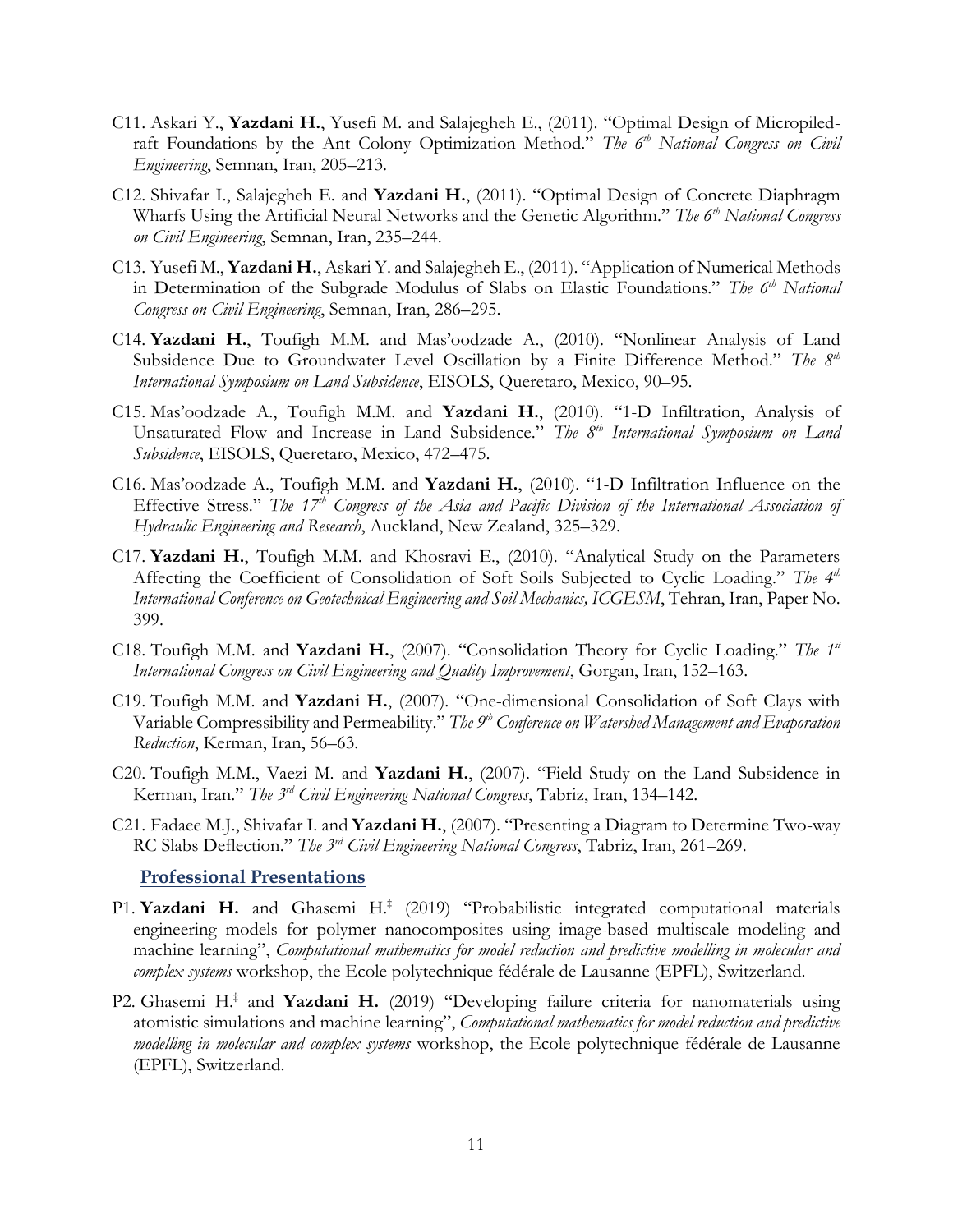- P3. Ghasemi H.<sup>‡</sup>, Tilford C.<sup>†</sup> and **Yazdani H.** (2019) "Atomistic simulation of thermal conductivity of graphene: challenges and recommendations", Howard University Research Symposium, Howard University, Washington, DC.
- P4. Skinner S.<sup>†</sup>, Tilford C.<sup>†</sup> and **Yazdani H.** (2019) "Atomistic insight into temperature- and strain rate-dependent mechanical properties of graphene", Howard University Research Symposium, Howard University, Washington, DC.
- P5. Gwerengwe E.<sup>†</sup>, Ghasemi H.<sup>‡</sup> and **Yazdani H.** (2019) "Anisotropic dependency of tensile properties of hexagonal boron nitride to strain rate and temperature: an atomistic simulations study", Howard University Research Symposium, Howard University, Washington, DC.
- P6. Ghasemi H.<sup>‡</sup> and Yazdani H. (2018) "Atomistic insight into corrosion of metals coated with graphene", Howard University's Research Symposium, Howard University, Washington, DC.
- P7. Skinner S.<sup>†</sup>, Gwerengwe E.<sup>†</sup> and **Yazdani H.** (2018) "Developing an integrated materials design paradigm using artificial intelligence", Howard University's Research Symposium, Howard University, Washington, DC.
- P8. Wallace C.<sup>†</sup> and Yazdani H. (2018) "Atomistic insight into mechanical properties of nanocarbonfilled polymer composites", Howard University's Research Symposium, Howard University, Washington, DC.
- P9. **Yazdani H.**, (2014). "High-performance Computing in Materials Science and Engineering." *The 10th Annual Conference in Computer Science*, Norman, OK.
- P10. **Yazdani H.**, (2014). "Sensor-enabled Geosynthetics; where Cutting-edge Science Meets Transportation Infrastructure." *Oklahoma Department of Transportation (ODOT) Research Day*, OKC, OK.
- P11. **Yazdani H.**, (2014). "Recent Advances in Sensor-enabled Geosynthetics." *Research Day*, National Weather Center, Norman, OK.
- P12. **Yazdani H.**, Harper K., Hatami K. and Grady B.P., (2013). "Sensor-enabled geogrids for stabilization and instrumentation of transportation infrastructure." *Oklahoma Department of Transportation (ODOT) Research Day*, OKC, OK.
- P13. **Yazdani H.**, Hatami K. and Grady B.P., (2012). "Developing Sensor-enabled Geosynthetics using Conducting Carbon Networks: A Proof-of-Concept Study." *The NSF CMMI Engineering Research and Innovation Conference*, Boston, Massachusetts.
- P14. **Yazdani H.**, (2012). "Molecular Dynamics Simulation of Sensor-enabled Geosynthetics." *USUCGER 1st Early Career Geotechnical Engineering Conference*, Boston, Massachusetts.
- P15. **Yazdani H.**, (2012). "Molecular Dynamics Simulation of Sensor-enabled Geosynthetics." *Oklahoma Department of Transportation (ODOT) Research Day*, OKC, OK.
- P16. **Yazdani H.**, (2011). "The Application of Molecular-scale Simulation in Civil Engineering." *Oklahoma Department of Transportation (ODOT) Research Day*, OKC, OK.
- P17. **Yazdani H.**, (2011). "Molecular-scale Simulation in Civil Engineering." *Research Day of the OU Supercomputing Center for Education & Research (OSCER)*, National Weather Center, Norman, OK.

#### **Reports**